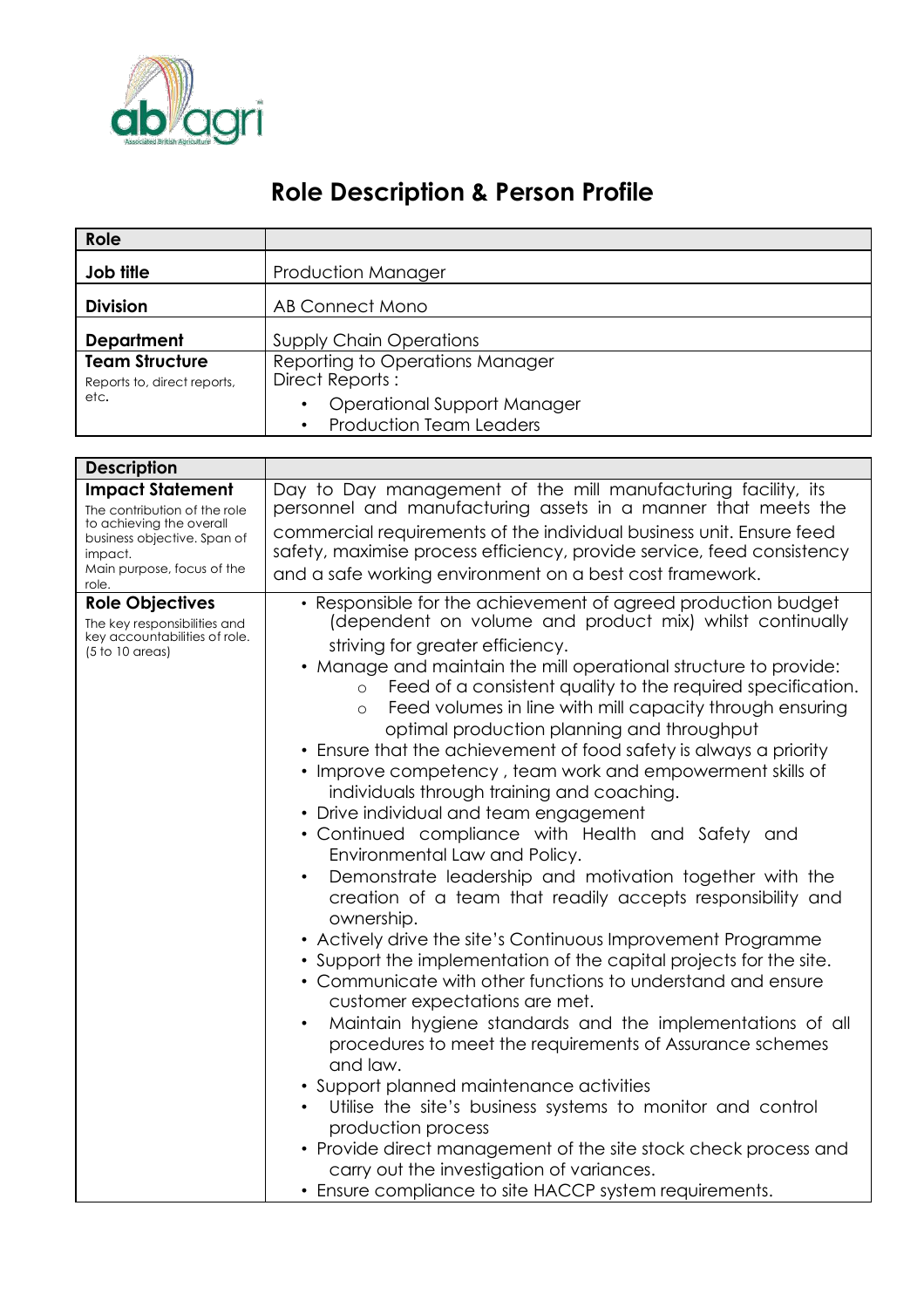

|                                                                                                                          | <b>Measures</b><br>• KPIs, budgets, costs and performance assessments for mill.                                                                                                                                                                                                                                                                                                                                                                                                                                                                                                                                                                                                                                                                                                                                                                                |
|--------------------------------------------------------------------------------------------------------------------------|----------------------------------------------------------------------------------------------------------------------------------------------------------------------------------------------------------------------------------------------------------------------------------------------------------------------------------------------------------------------------------------------------------------------------------------------------------------------------------------------------------------------------------------------------------------------------------------------------------------------------------------------------------------------------------------------------------------------------------------------------------------------------------------------------------------------------------------------------------------|
|                                                                                                                          | • Internal employee survey scores.<br>• Health & Safety audit scores and accident statistics<br>• Continuous improvement assessment (PDP).<br>• Monthly QA results for feed analysis.<br>• Internal Quality Audit scores and external reports.                                                                                                                                                                                                                                                                                                                                                                                                                                                                                                                                                                                                                 |
|                                                                                                                          | <b>Customer complaints</b>                                                                                                                                                                                                                                                                                                                                                                                                                                                                                                                                                                                                                                                                                                                                                                                                                                     |
| <b>Key Stakeholders</b><br>What are the challenges of<br>the relationships,<br>communication strategies<br>required, etc | <b>Operations Manager-</b> Routine progress updates, awareness of<br>$\bullet$<br>issues and resolutions, communicate on performance progress<br>(reliability, cost, energy efficiency).<br><b>Regional E, H&amp;S - Update on action status from Audits,</b><br>communication of identified issues.<br>• Regional Quality - Update on action status from Audits,<br>communication of identified issues.<br>• Regional HR - Comms on training, people performance.<br><b>Customer Service Team - progress against plan, possible delays</b><br>$\bullet$<br>Commercial Team - Understand customer requirements,<br>awareness of issues<br>. Transport and Demand Planning - plant capacity and<br>capability, improvement opportunities, major downtime<br>$\cdot$ Finance – KPI information<br>• Direct Reports - Comms business strategy, personal feedback, |
| Scope                                                                                                                    | daily tasks, objectives, site progress against objectives and KPIs<br>Leadership and Ownership of the production process with Asset<br>$\bullet$                                                                                                                                                                                                                                                                                                                                                                                                                                                                                                                                                                                                                                                                                                               |
| Depth, breath of<br>knowledge application,<br>ability to innovate,<br>complexity of tasks,<br>budgetary responsibility.  | Value range of £5M - £15M<br>• Full legislative responsibility (E,H&S)<br>Accountability and ownership of site production budget<br>(c.£1 million to £4 million per annum)<br>• Full Leadership of all direct and indirect reports<br>• Personal Accountability to Continued Professional and Personal<br>Development                                                                                                                                                                                                                                                                                                                                                                                                                                                                                                                                          |